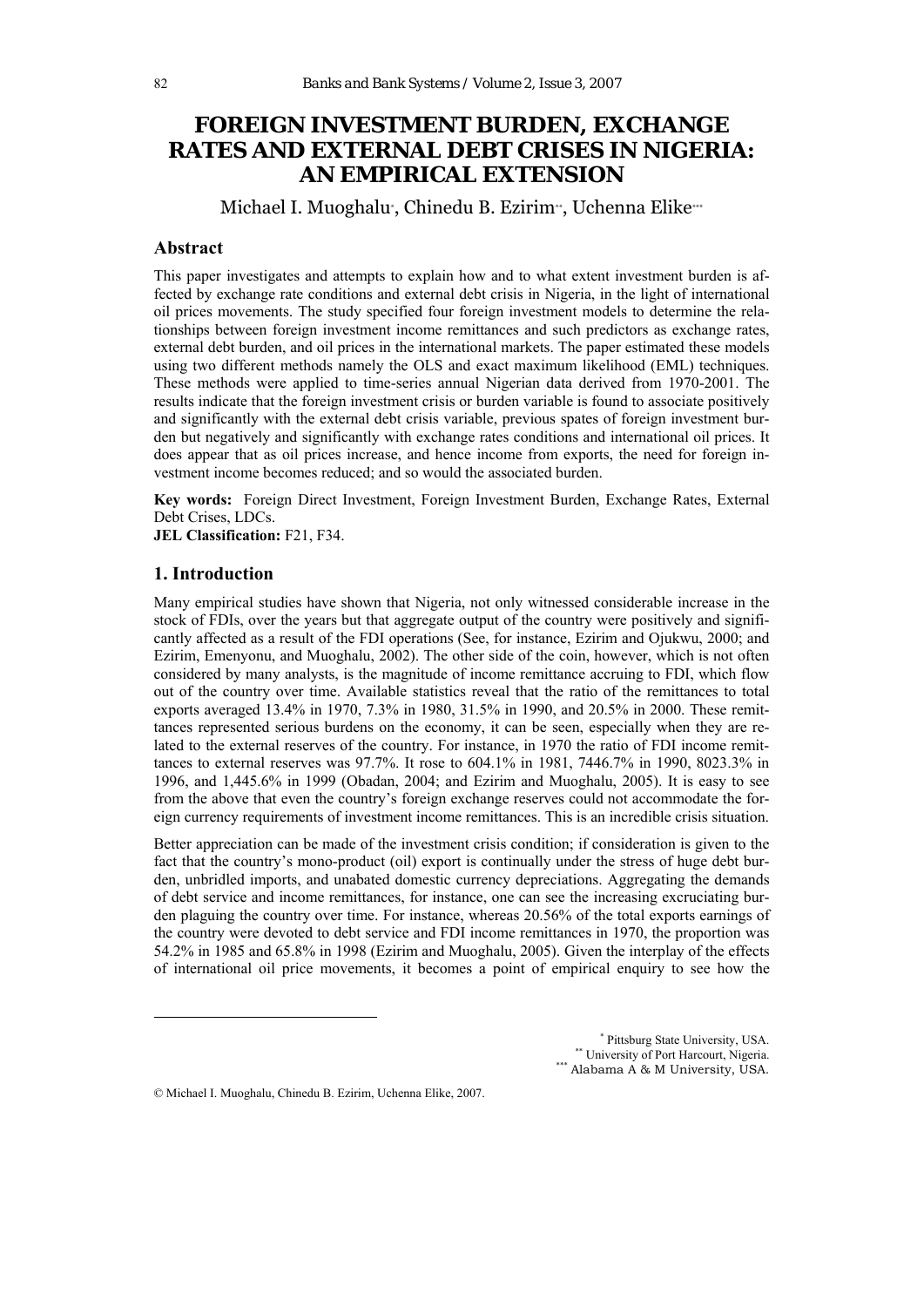burden of debt in association with foreign exchange rate crisis relates to foreign investment burden associated with huge income remittances. Ezirim and Muoghalu (2005) had investigated the effects of external debt and investment burden on exchange rates crisis in the light of international oil prices in an earlier study. Ezirim, Muoghalu, and Elike (2005) also analyzed the roles of prevailing exchange conditions and investment burden on external debt crisis. What is of present empirical concern therefore is to explain how and to what extent investment burden is affected by exchange rate conditions and external debt burden of Nigeria.

## **2. Literature Review**

As underscored earlier, it is true that foreign investment determinants and effects on the economies of LDCs have been amply investigated by several authors. Lending testimony to this position are the works of Most and Berg (1996), Azzan (2001), Zhang (2001), Hassan (2001), Nair-Rei-chert and Weinhold (2001), Bloomstrom and Kokko (2001), Ezirim and Ojukwu (2002); and Ezirim, Emenyonu, and Muoghalu (2002). Among the factors identified as possible reasons why FDI occurs in LDCs are exchange rates conditions, inflation, and expected rate of return on investments, taxation, and socio-political index. Notably, Ezirim, Emenyonu, and Muoghalu (2002) found exchange rates to significantly affect FDI using the Nigerian evidence. In some other studies, Ezirim and Ojukwu (2002); and Ezirim and Muoghalu (2004) found FDI growth to positively and significantly affect exchange rates in Nigeria.

The question that needs to be answered relates to whether or not the same kind of relationship would subsist between foreign exchange crisis and foreign direct investment burden in the face of external debt crisis and other related factors. Blonigen (1997) submitted, in spite of the above evidences, that foreign direct investment (FDI) theory and empirical studies have generated mixed support for an association between exchange rate crisis and foreign investment crisis. Blonigen's argument however was that exchange rate movements may affect acquisition FDI because acquisitions involve firm-specific assets, which can generate returns in currencies other than that used for purchase. Using data on Japanese acquisitions in the United States across three-digit SIC industries from 1975 to 1992, maximum likelihood estimates from discrete dependent variable models lend support to the proposition that real dollar depreciations make Japanese acquisitions more likely in U.S. industries, particularly those that have firm specific assets. Fry *et al*. (1995) predicated their study on the argument that the more liberal a country's foreign exchange system is, the more foreign direct investment is likely to be independent of current account and other capital flows. They examined flows of FDI to 46 developing countries to test whether such flows are autonomous or accommodating to current account and other capital flows. Using the Granger causality tests they found that: *Foreign direct investment is associated with a larger increase in capital formation when it is independent than when it is Granger-caused by other capital flows (Fry et al*., *1997*: *1).*

From the foregone review, it is clear that comprehensive studies examining the joint-relationships between exchange rates crisis, external debt crisis and foreign investment crisis or burden can be recognized more in their dearth than in their abundance. This paper sets out to contribute to knowledge of the nominated relationships using convenient means and procedure that would enable useful and reliable conclusions. We have taken it for granted in this paper that foreign investment burden and foreign investment crisis are the same especially as defined in this paper in terms of FDI remittances.

#### **3. Methodology**

#### *Analytical Techniques and Estimation Methods*

The study adopted simple econometric modeling patterned after the log-linear regression and distributed lag models. Accordingly four (4) foreign investment models are specified to determine the nature of association between foreign investment income remittances and such predictors as exchange rates and external debt burden. The models also incorporated the effects of international oil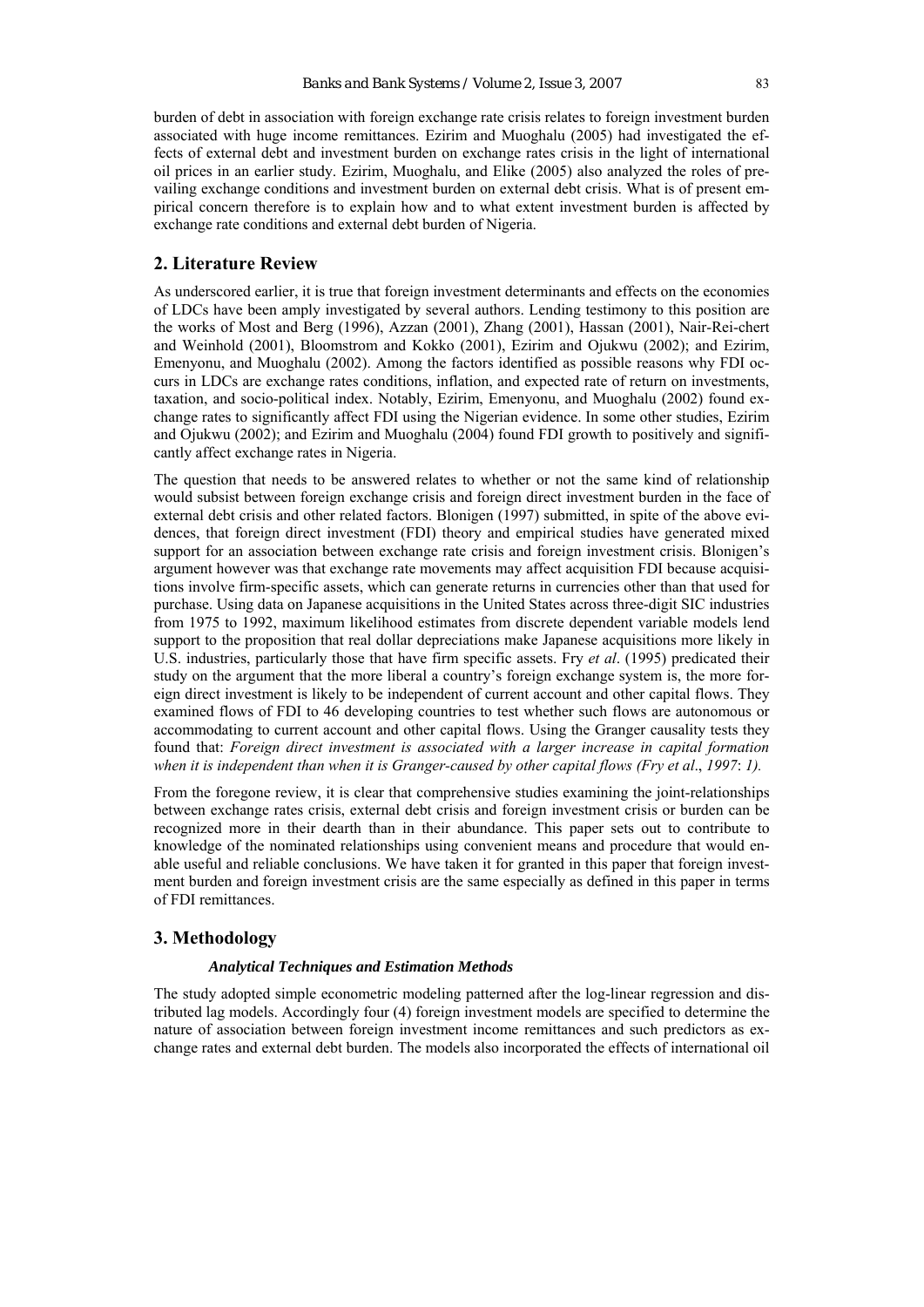prices. The paper estimated these models using two different methods namely the OLS and exact maximum likelihood (EML) techniques. These methods were applied to time-series annual Nigerian data derived from 1970-2001. The data were transformed into natural logarithms with the hope of reducing the effect of possible econometric problems; especially serial correlation, heteroscedaticity, functional form, and multicollinearity. Computations were done using the SPSS 10.0 and Microfit 4.0 software programs. The need for comparative analysis prompted the use of two different estimation methods and programs. The paper sought to see whether the estimates from the different methods and programs displayed considerable consistency and reliability. Analyses of the estimates were done in two parts: global and relative statistical analyses. The global analysis sought to determine the overall utility and reliability of the specified models. Among the statistics computed for global analysis are the conventional  $\mathbb{R}^2$ , R-Bar-Squared, Standard error of regression, F-ratio, Durbin-Watson (DW) and Durbin h-statistic. Other forecasting test criteria computed included the equation log-likelihood (ELL), Akaike information criterion (AIC), and the Schwarz Bayesian criterion (SBC). Some diagnostic tests were equally conducted including the Lagrange multiplier test of residual serial correlation; Ramsey's RESET test using the square of the fitted values in order to determine the appropriateness of the functional form of the models; normality test based on a test of skewness and kurtosis of residuals, and heteroscedasticity test based on the regression of squared residuals on squared fitted values. To determine whether or not the variables were stationary, we conducted the unit root tests for the investment burden models. We think this was adequate since the same sets of variables were implicated for the other sets of modes. The relative statistical analysis sought to determine the individual effects of the modeled regressors on the regressands. The conventional beta coefficients, t-statistics, and their probabilities were computed. For ease of analysis, the results were summarized in tabular form. Hereunder are the detailed specification of relevant models and definitions of associated variables.

#### **4. Foreign Investment Burden Models**

The underlying hypothesis of this study is that a close association exists between the triple external sector crises. Thus, we can theorize that the foreign investment burden (represented by the income remittances accruing to FDI operations related to exports or to external reserves of the country) is a positive function of exchange rates, external debt burden (represented by the ratio of debt service to total exports), and previous levels of foreign investment burden. Explicitly, we can write:

$$
LnRXR_{t} = \psi_{0} + \psi_{1}LnEXR_{t} + \psi_{2}LnDSX_{t} + \psi_{3}LnRXR_{t-1} + E_{it}
$$
 (1)

 $\psi_1$ ,  $\psi_2$ ,  $\psi_3 > 0$  are elasticities; and

Where  $RXR_t$  is the ratio of remittances of FDI income to total exports,  $E_{it}$  is the error term and other variables are as earlier defined. With the introduction of the international oil price (IOP), expression (1) can be rewritten as:

$$
LnRXR_t = \lambda_0 + \lambda_1 LnEXR_t + \lambda_2 LnDSX_t + \lambda_3 LnRXR_{t-1} + \lambda_4 LnIOP_t + E_{2t}
$$
 (2)

Where  $\lambda_1$ ,  $\lambda_2$ ,  $\lambda_3$  >0;  $\lambda_4$  < 0 are elasticities and  $E_{2t}$  is the stochastic (error) term and other variables are as previously defined. Expression (2) assumes that the export proceeds are readily available to meet the demands of foreign direct investment (FDI) income remittances. Where the current account balance is negative (denoting negative net exports) the country may have to rely on external reserves to meet such 'temporary' deficits. This being the case relating FDI income remittances to external reserves becomes a more plausible argument. Thus, related the *RXR<sub>t</sub>* and *RXRt-*1 variables would have to be substituted with the ratio of remittances to external reserves  $(RER<sub>t</sub>)$  and  $RER<sub>t-1</sub>$  variables in equations (1) and (2) to have:

$$
LnRER_t = \omega_0 + \omega_1 LnEXR_t + \omega_2 LnDSX_t + \omega_3 LnRER_{t-1} + E_{3t}
$$
 (3)

 $\omega_1$ ,  $\omega_2$ ,  $\omega_3$  > 0; and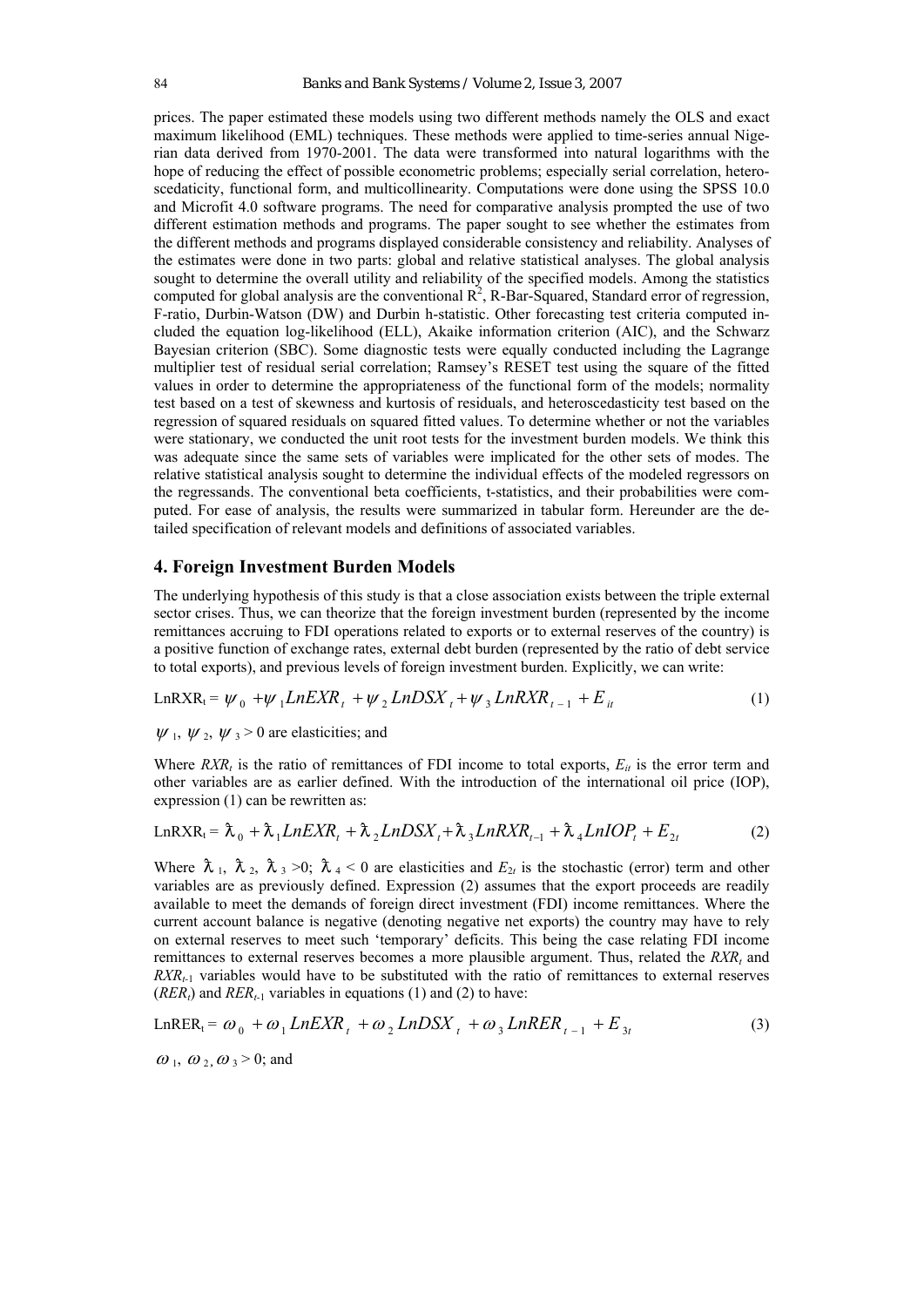$$
LnRER_t = m_0 + m_1LnEXR_t + m_2LnDSX_t + m_3LnRER_{t-1} + m_4LnIOP_t + E_{4t}
$$
 (4)

 $m_1, m_2, m_3 > 0$ ;  $m_4 < 0$ .

Where  $E_3$  and  $E_4$  are error terms and the w<sub>i</sub> and m<sub>i</sub> are elasticities. Expressions (1) through (4) can be used to explain the level of foreign investment crisis in a typical LDC.

## **5. Global Analysis of Utility of the Models**

As indicated in the section on methodology the analysis of global statistics is intended to underscore the overall usefulness of the specified models in explaining the nominated phenomena. The models were specified and estimated and three of them yielded consistent results under the two chosen methods of estimation given our circumstance. Their global statistics are set forth in Tables 1 and 3. As can be seen from the Tables, the global statistics indicated a relatively high level of utility. For instance, the R-Bar-Squared statistics in the OLS case were 0.747, 0.818 for equations (1) and (2); and 0.57 and 0.677 for equations (3) and (4) respectively. These were similar to the results obtained using the EML method. The respective F-statistics of 29.5, 33.6, 13.8 and 16.2 for models 1 through 4 in the OLS case were all significant at 1%. The observed F-ratios for the EML case were 21.3, 26.0, 10.2 and 13.0. Thus, the data were well fitted by the models. The ELL, AIC, and SBC results were at desirably levels, indicating high forecasting power of the models (See Tables 1 and 2). There is no reason to worry about auto correlation or serial correlation of residuals problems going by the observed DW statistic for both OLS and EML cases and Durbin h-statistics for the OLS case results. Further diagnostic tests, as shown in Table 2, using both the Lagrange model and F-versions confirm the absence of such problems. They equally demonstrate the appropriateness of the functional form of the models, the satisfaction of the normality assumption and absence of heteroscedasticity problems. Models 1 and 3 clearly reveal the absence of unit root among variables with the results of the Dicker-Fuller and Augmented Dicker-Fuller tests results. The observed test statistics were significant at 5% level. However, those of models 2 and 4 were only significant at 10% (See Table 2). In all, the results lend credence to the reliability of estimated relative statistics for further analysis.

#### **6. Relative Analysis of Predictors**

The basic research question this sub-section attempts to answer is: do external debt burden and exchange rates conditions contribute to and/or worsen the foreign investment burden of a typical LDC exemplified by Nigeria? Estimation results of the relative statistics using Nigerian data are summarized in Tables 1, 2 and 3. The first two Tables relate to the OLS estimation while the last relates to the EML method. From the Tables, it can be seen that the  $DSX_t$  variable is rightly signed as expected and significant in all the models and estimation methods at conventional 1% and 5% levels. The beta coefficients range between 0.574 in model 4 of the OLS case and 0.235 in model 1 of the EML case. By implication, a unit change in current debt burden brings about (between) 23.5% and 57.4% change in current investment burden of the country in the same direction. This result would lead to a conclusion of a very high degree of association between the debt crisis and investment crisis of an LDC. The rationale for this is not far-fetched since increase in debt burden is generally believed to worsen the macroeconomic conditions and thus would not provide favourable incentives to retain or attract foreign investors' hard-earned income.

The Exchange rate variable, EXR, was revealed to be consistently insignificant in its relationship with RXR, in models 1 and 2 or with RER, in models 3 and 4. The range of its beta coefficients were between 0.024 in Model 2 of the EML case and 0.129 in Model 3 of the OLS case, which were not significant even at 10% level. This would mean that exchange rate is not an important determining factor in the decision of foreign investors to remit their investment income out of the country. Thus, no matter the levels of exchange rate, the remittances would be made anyway, going by the results. Contrarily, given our definition of exchange rate, it would have been a disincentive for a rational investor to remit funds in the midst of high exchange rates. The point is this: higher exchange rates mean that larger amounts of domestic currency would be needed to purchase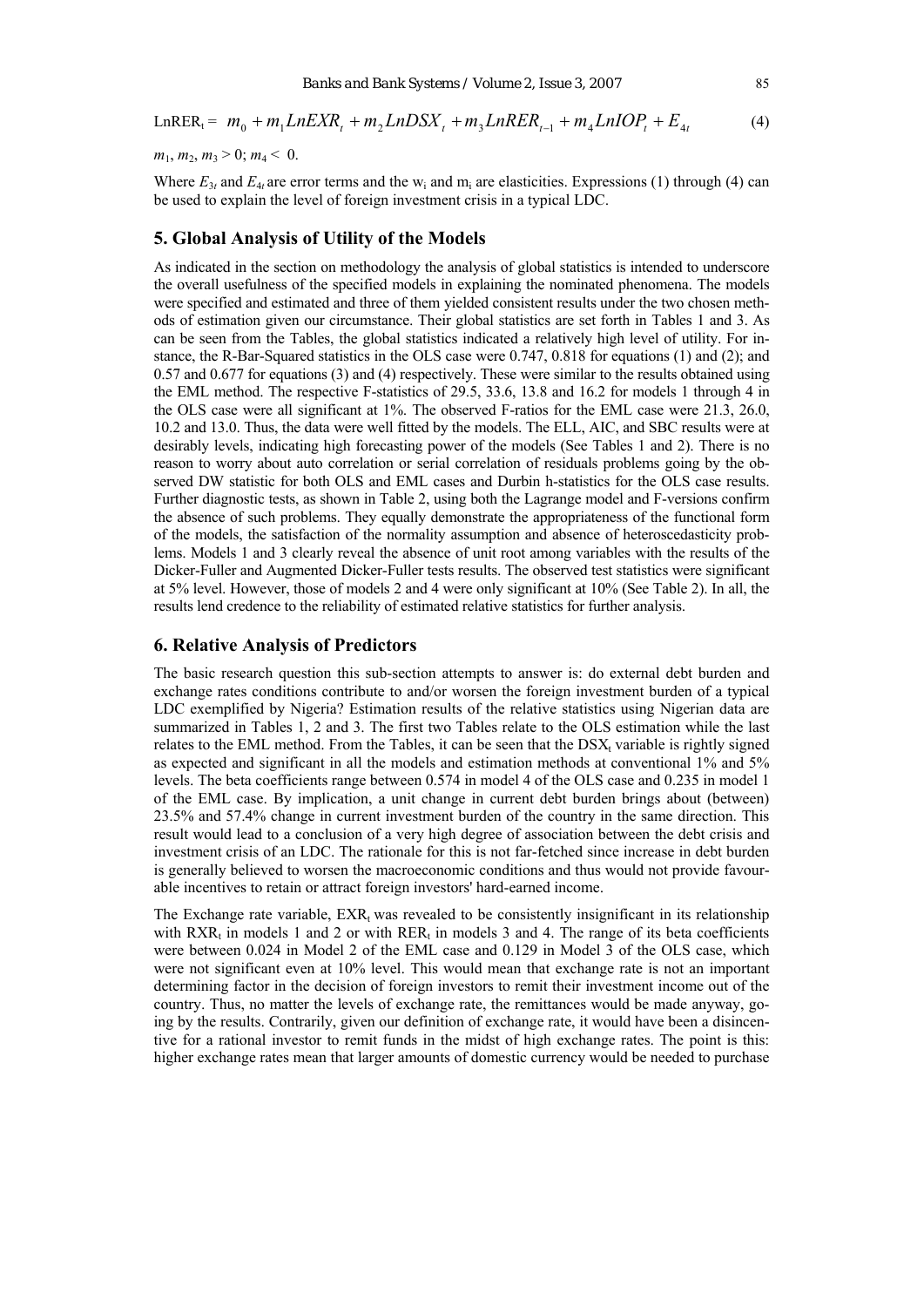lesser amounts of foreign currency. Since the incomes to be remitted are in domestic currency, the investor would have preferred to wait till the exchange rate conditions improve to the advantage of the domestic currency, which he holds. Perhaps, it is on this account that one can justify the consistent negative sign that was recorded for the  $EXR_t$  variable in all the models and estimation methods. Otherwise, it is against our a priori expectations.

The  $RXR_{t-1}$  and  $RER_{t-1}$  variables were revealed to be rightly signed and significant at conventional levels. The beta coefficients for Models 1 and 2 (the RXR, models were  $0.72$  and  $0.55$ ) in the EML case and 0.72 and 0.53 in the OLS case respectively and were significant at 1% level. The coefficients for Models 3 and 4 were 0.42 and 0.31 in the EML case and 0.56 and 0.38 in the OLS case. For OLS case, the  $RER_{t-1}$  variable was significant at 1% while they were significant at 5% and 10% respectively for the EML case. In all we can accept a null hypothesis of no significant and positive relationship between previous RXR (or RER) and current RXR (or RER). This would imply that previous investment burden or crisis situations contribute significantly to worsening current investment crisis of the country under investigation. This also suggests a regime of partial adjustment mechanism fully in force given the investment crisis conditions of Nigeria.

As expected, the IOP<sub>t</sub> variable recorded negative but significant results in all the relevant models  $(2 \text{ and } 1)$ 4) and in all estimation methods. In the OLS case, the observed beta coefficients were -0.30 and -0.54 while the t-values were -3.35 and -3.1 respectively for models 2 and 4. For the EML case, the beta coefficients and t-values were -0.296 and -3.56 for model 2 and -0.56 and -3.44 for model 4 respectively. These were all significant at 1% level. Notably, a unit increase in the international oil price would give rise to between 29% and 56% reduction on the investment burden or crisis plaguing the country, if all the oil proceeds were to be put into productive uses, ceteris paribus. This has a very important policy imperative. Taking another look at the result, it is consistent with rational thinking that as the country generates more income in view of higher oil prices, the need for foreign investment income to support locally generated income becomes reduced, and so would the attendant burden.

## **7. Concluding Remarks and Policy Recommendations**

For the analysis we can highlight some important findings of the study. First, the global analysis reveals that all the models specified and estimated satisfactorily explained the interrelationships between exchange rate crisis, foreign investment crisis, and external debt crisis. The overall utility of the models was underscored in the global analysis. Second, foreign investment crisis or burden variable is found to associate positively and significantly with the external debt crisis variable, previous spates of foreign investment burden but negatively and significantly with exchange rates conditions and international oil prices. It does appear that as oil prices increase, and hence income from exports, the need for foreign investment income becomes reduced; and so would the associated burden. Furthermore, this result suggests that there might not be a dual causality in the Granger sense between exchange rate crisis and foreign investment crisis; if we go by the results of the exchange rate models in Ezirim and Muoghalu (2005). From the evidence, debt burden and investment burden seem to relate closely with one another than they do with exchange rate crisis. A suggestion for further study of the possibility of dual causality between debt crisis and investment crisis in the Granger sense is implicated.

A very important policy implication of the analysis is the need for the proper and purposeful use of exports proceeds (especially from oil) in such economic activities that would reduce the need for excessive investor participation in the country. Increased participation increases the country's investment burden, as herein defined, effective and efficient allocation of oil proceeds would save the country tremendous burden, ceteris paribus. Similarly, it was underscored that a positive association exists between debt and investment burdens. Thus it will not be an appropriate policy for a developing economy such as Nigeria to lavishly encourage both foreign investment participation (and associated remittances) and increased accumulation of external debt (and attendant burden). Policy makers must have to strike a balance between the two and determine the optimal levels and timing of both activities in order not to unnecessarily increase the overall external sector burdens.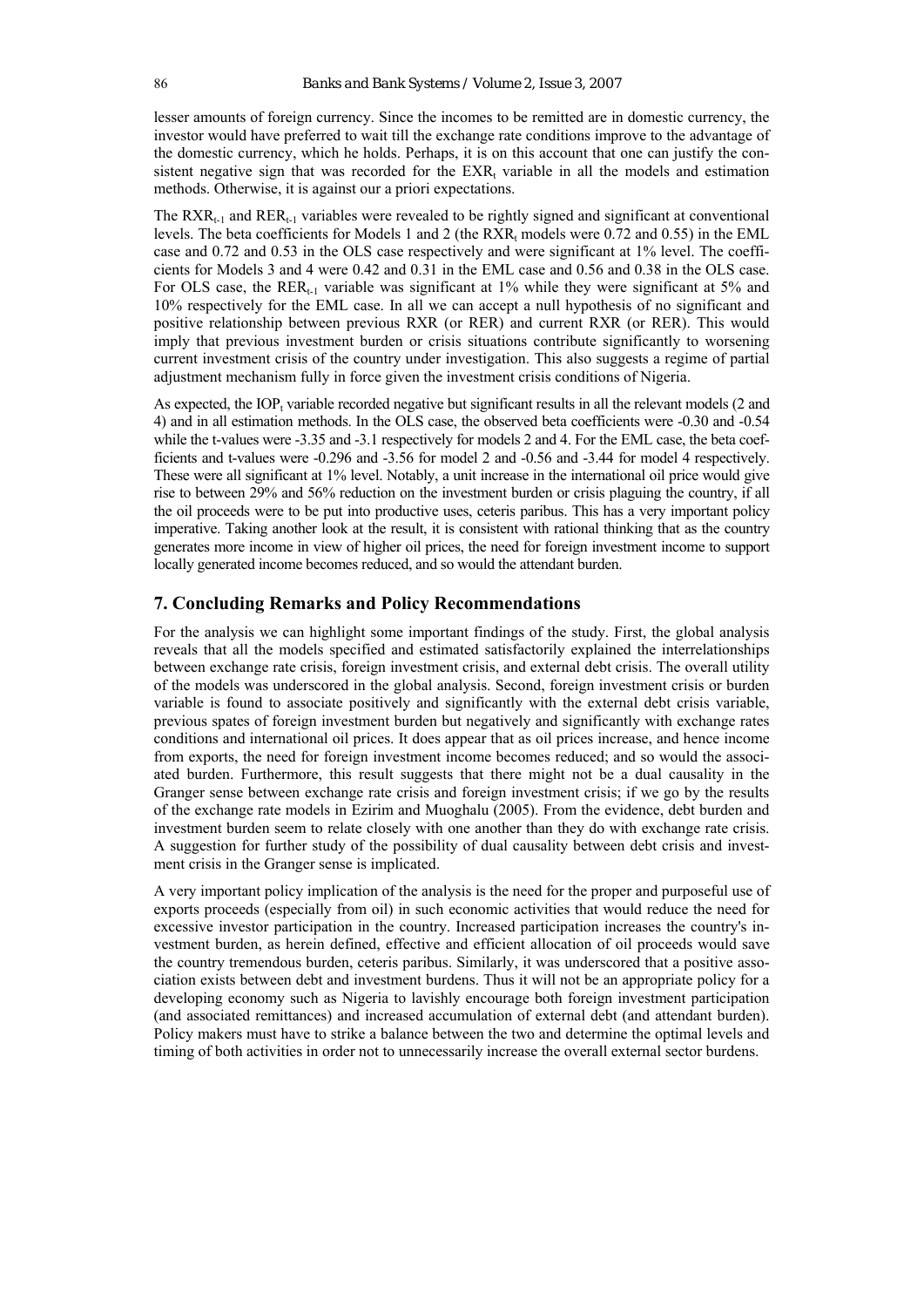#### **References**

- 1. Agene, C.E. (1991) Foreign Exchange and International Trade in Nigeria, Lagos:Gene Publications.
- 2. Akaike, H. (1973) 'Information Theory and the Extension of the Maximum Likelihood Principle", in Proceeding of the Second International Symposium on Information Theory, eds B.N. Petrov and F. Csaki, Budapest, pp. 267-81.
- 3. Anyafo, A.M.O. (1994) "The Impact of External Debt on the Nigerian Economy". *Unpublished Ph.D. Dissertation.* University of Nigeria, Nsukka.
- 4. Bergen, J.V. (2004) "Forces Behind Exchange Rates", Investopedia.com, May, in www.Google.com search Engine. Assessed October 4, 2004.
- 5. Bullow, J. and Rogoff, K (1990) Cleaning up third world debt without getting taken to the cleaners", *Journal of Economic Perspectives*, 4, 1, pp. 31-42.
- 6. Chowdhury, K. (1994) "A structural analysis of external debt and economic growth: some evidence from selected countries in Asia and the Pacific", *Applied Economics*, 26, pp. 1121- 1131.
- 7. Cookey, A.E. (1997) "Exchange Rate Determination in A Depressed Economy: The Nigerian Experience", *Journal of Industrial Business & Economic Research*, Vol. 1, No. 1, pp. 16-29.
- 8. Cookey, A.E. (1986) "Determinants of Merchant Banks' Investments in Nigeria". Unpublished M.Sc. Thesis, University of Benin, Nigeria.
- 9. Elbadawi, I., Benno Ndulu and Ndungu, N. (1997), "Debt Overhang and Economic Growth in Africa", in Haque and Kunbar – *External Finance and the African Countries*, Washington, DC.: The World Bank.
- 10. Ezirim, B.C. (1999) "Causal Vectors and Implications of Project Abandonment Syndrome in the Private Sector: Evidence from the Niger Delta Region of Nigeria". *Journal of Economic Management*, Vol. 6, No. 1, January, pp. 143-169.
- 11. Ezirim, B.C.; E.N. Emenyonu; and M.I. Muoghalu (2002) "Foreign Direct Investments and Economic Performance of Less Developed Countries: Empirical Evidence from Nigeria". AEF Papers and Proceedings, Twenty-Ninth Annual Meeting; Pensacola Beach, Florida, February 13-16, pp. 339-351.
- 12. Ezirim, B.C.; M.I. Mughalu; R. Briggs, (2000) "External Debt Overhang and Economic Performance of Nigeria: An Empirical Investigation", Nigerian Journal of Monetary Economics, Vol. 3, No. 5, pp. 46-56.
- 13. Ezirim, B.C.; M.I. Muoghalu; and U. Elike (2004) "External Indebtedness and the Economies of Less Developed Countries: Econometric Extension Drawing Empirical Evidence from Nigeria". Paper Presented at the 11<sup>th</sup> Annual Meeting of the American Society of Business and Behavioural Sciences at Boardwalk Hotel and Casino, Las Vegas, February.
- 14. Ezirim, B.C; C.O. Ofurum; and M.I. Muoghalu (2003) "The Economic Impact of External Debt on an Emerging African Economy: The Case of Nigeria". Academy of Economics and Finance Papers and Proceeding, Thirtieth Annual Meeting, Savannah Georgia, February 12-15, pp. 122-129.
- 15. Ezirim, B. Chinedu (1996) *Finance Dynamics: Principles, Techniques and Applications*. (2nd ed.) Port Harcourt: Markowitz Centre for Research and Development.
- 16. Ezirim, B.C. and M.I. Muoghalu, (2004:a) "Can The St. Louis Model Effectively Explain Output-Debt-Relation in An Emerging African Country?" Accepted for Presentation at the 12<sup>th</sup> Annual Meeting of the Academy of Accounting and Finance, New Orleans, USA.
- 17. Ezirim, B.C. and Muoghalu, M. I. (2004:b) "External Sector Correlates of Exchange Rate Determination in Nigeria". Submitted for Presentation at the International Academy of Business and Public Administration, New Orleans, USA.
- 18. Ezirim, B.C. and Ojukwu, D.I.M. (2002) "Empirical Investigation of the Impact of Foreign Direct Investments on the Nigerian Economy". *Journal of Business Research*, Vol. 1, No. 2, pp. 205-241.
- 19. Flood R.P.; Andrew K., and Rose B. (1997) "Fixing Exchange Rates: A Virtual Quest for Fundamentals". www.Google.com Search Engine. Assessed October 4, 2004.
- 20. Geiger, L.T. (1990) "Debt and Economic development in Latin America", *The Journal of Developing Areas*, 24, pp. 181-194.
- 21. Ghebreyesus, G.S. (2001) "Debt Financing and Economic Performance of Severely Indebted Low-Income Countries". Academy of Economics and Finance Papers and Proceedings, Twenty-Eight Annual Meeting Biloxi, Mississippi, February, pp. 339-347.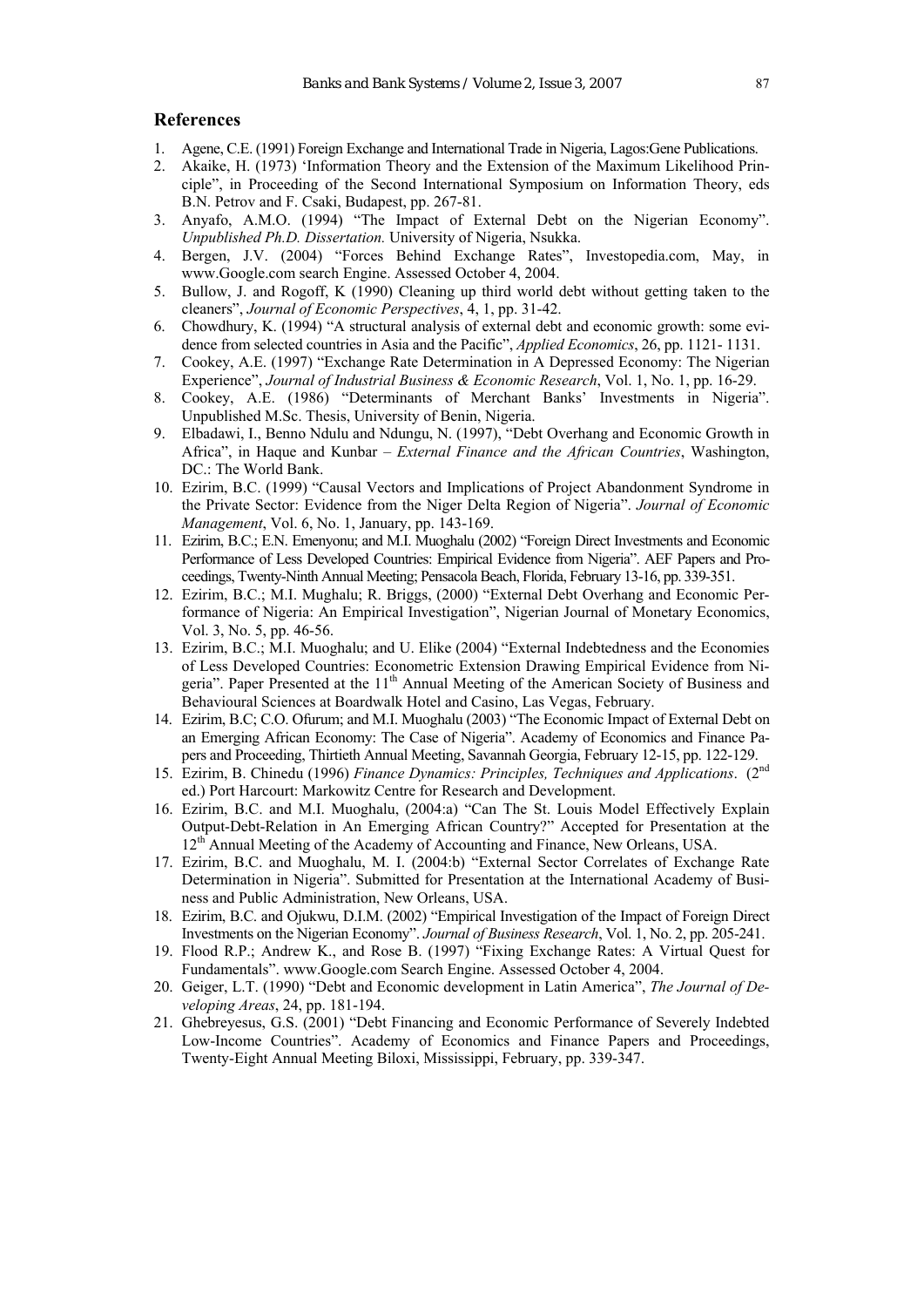- 22. Granger, C.W.J. and P. Newbold (1974) "Spurious Regressions in Econometrics," *Journal of Econometrics*, Vol. 2, No. 2, July, pp. 111-120.
- 23. Granger, C.W.J. (1969) "Investigating Causal Relationships by Econometric Models and Cross-Spectral Methods", *Econometrica*, Vol. 37.
- 24. Gujarati, D. (1999) Essentials of Econometrics, 2ed. Boston: The McGraw-Hill Companies, Inc.
- 25. Gujarati, D.N. (1995) Basic Econometrics, 3ed. New York: McGraw-Hill, Inc.
- 26. Gulgamov, R., Y. Fayzullayev, and L. Vahidova (2001) "Adaptation of Debt Blok RMSM-X for Efficient External Debt Management in Uzbekistan", CER-ESCAP Sub-regional Seminar on the theme: Macroeconomic Policy Analysis and Modelling in the Economies of Central Asia", June, 20-22.
- 27. Ikporukpo, C.O. (1997) "Political Economy at the International Arena: Africa's Debt Problem and the Environmental Crisis", *Journal of Economic Management,* Vol. 4, No. 2, pp. 83-101.
- 28. Iyioha, M.A. (1997) "An Econometric Study of Debt Overhang, Debt Reduction, Investment and Economic Growth in Nigeria" *NCEMA Monograph Series:* No. 8, National Centre for Economic Management and Administration, Ibadan.
- 29. Kumari, Pushpa (1996) "External Debt, Foreign Exchange Constraint and Economic Growth in Developing Countries". Finance India Vol. X, No. 2, June, pp. 394-396.
- 30. Lau, Lawrence J. (2004) "The Use of Purchasing-Power-Parity Exchange Rates in Economic Modelling: An Expository Note". www.Google.com search Engine. Assessed October 4, 2004.
- 31. Levy, A. and Chowdhury, K. (1993) An integrative analysis of external debt, capital accumulation and production in Latin America, Asia-Pacific and Sub-Saharan Africa, *Journal of Economics and Finance*, 17 (3), pp. 105-119.
- 32. Montgomery, M.J. (1999) "An Investigation into the Causes of Debt and Currency Crises Using Empirical Evidence from Asian and Latin America". www.Google.com search Engine; Assessed October 4, 2004.
- 33. Morisset, J. (1991) Can debt reduction restore economic growth in highly indebted countries? *Revie D'economique Politique*, 101, pp. 639-666.
- 34. Obadan, M.I. (1996) *Foreign Exchange, Exchange Rate Policy and External Debt Management.* National Centre for Economic Management and Administration, Ibadan.
- 35. Obadan, M.I. (2004) *Foreign Capital Flows and External Debt: Perspectives on Nigeria and the LDCs Group.* Lagos: Broadway Press Limited.
- 36. Okigbo, P.N.C. (1987) "SFEM, SAP and Development Financial Intermediaries" Nigerian Financial Review Vol. 1 March.
- 37. Olgun, H.U.; Disbudak, and G. Okem, (1998) "Macroeconomic interactions among capital Inflows, Debt Servicing and Growth", paper presented in *Middle East Technical University (METU) II Economic Conference*, Ankara.
- 38. Onuchuku, O. and S.O. Tamuno (1997) "Empirical Analysis of the Impact of Exchange Rates Variation on Price Inflation in Nigeria (1970-1995)". *Journal of Industrial Business & Economic Research,* Vol. 1, No. 1, pp. 65-80.
- 39. Onuchukwu O. (2002) "An Econometric Model of Exchange Rate Volatility in Nigeria", *Journal of Industrial, Business and Economic Research*, Vol. 6, No. 2.
- 40. Savvides, A. (1992) "Investment slowdown in developing countries during the 1980s: debt overhang or foreign capital inflows", *Kyklos*, 45 (3), pp. 363-378.
- 41. Sawada, Y. (1994) "Are the heavily indebted countries solvent? Tests of inter temporal borrowing constraints", *Journal of Development Economics*, 45, pp. 325-337.
- 42. Vaish, M.C. (1982) *Money Banking and International Trade*. New Delhi: Vikas Publishing House PVT Ltd.
- 43. Van Horne, James C. (1980) *Finance Management and Policy.* Prentice-Hall Inc., Englewood Cliffs, New Jersey.
- 44. Warner, A. M. (1992) "Did the Debt Crisis Cause the Investment Crisis?" *Quarterly Journal of Economics*, Vol. CVLL, No. 4, November.
- 45. World Bank (1989) *Sub-Saharan: Africa: From Crisis to Sustainable Growth*; Washington: World Bank.
- 46. World Bank (1999) *Global Development Finance 1999.* Washington D.C.: World Bank.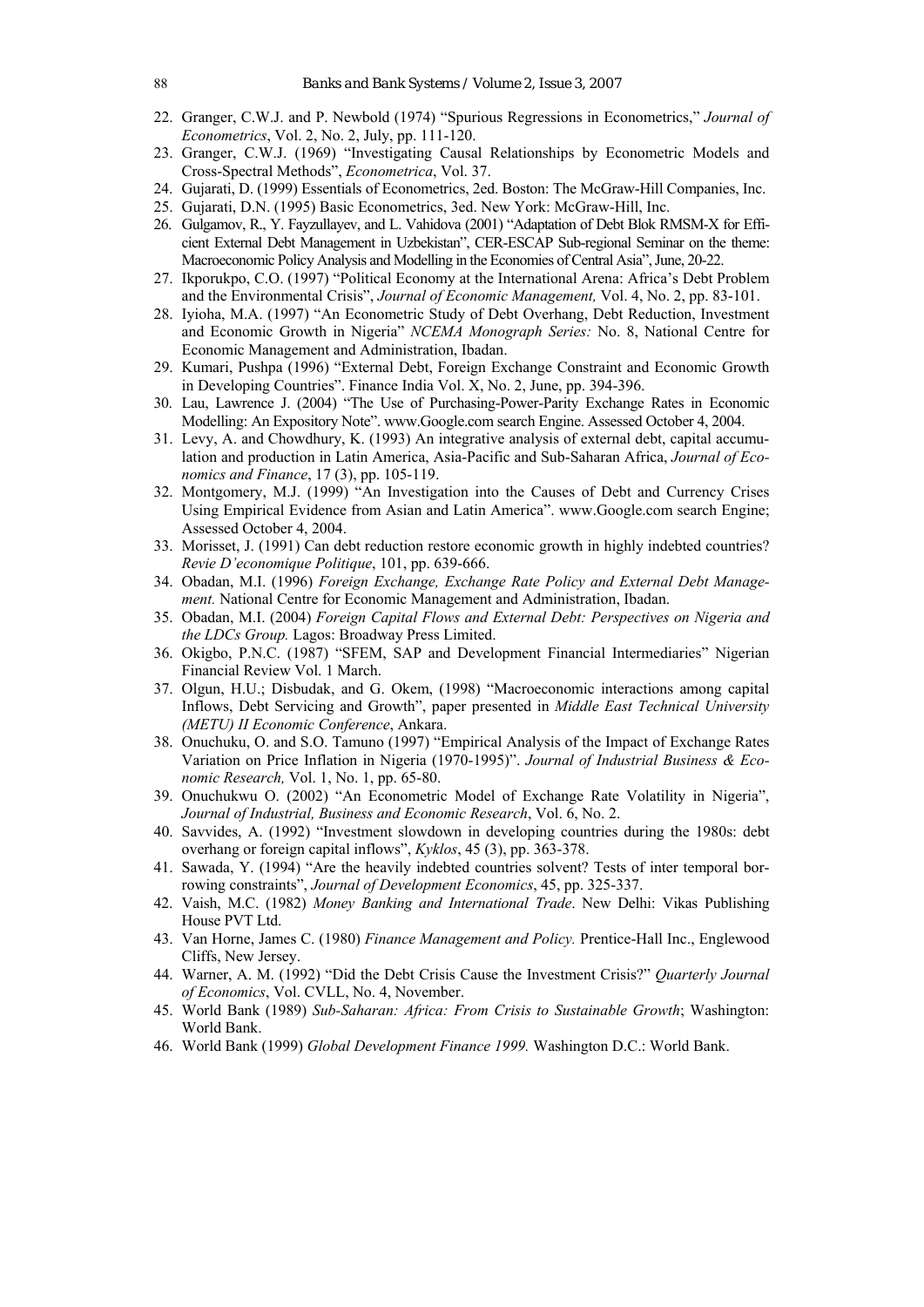Table 1

| Variables/Statistics      | <b>RXR</b>  | <b>RXR</b>  | <b>RXR</b>           | $RER_t$    |  |
|---------------------------|-------------|-------------|----------------------|------------|--|
|                           | Models 4    | Models 1    | Model 2              | Model 3    |  |
| $LnEXR_t$                 | $-12136$    | $-055955$   | $-015657$            | $-12881$   |  |
|                           | $(-1.59)$   | $(-1.08)$   | $(-.344)$            | $(-1.46)$  |  |
|                           | [.125]      | [.290]      | [.734]               | [.156]     |  |
| $LnDSX_t$                 | .57428      | .23595      | .30430               | .41735     |  |
|                           | (4.06)      | (3.15)      | (4.56)               | (2.74)     |  |
|                           | [.000]      | [.004]      | [.000]               | [.011]     |  |
| $LnRXR_{t-1}/LnRER_{t-1}$ | .377        | .71542      | .52618               | .55860     |  |
|                           | (2.79)      | (5.81)      | (4.43)               | (3.97)     |  |
|                           | [.010]      | [.000]      | [.000]               | [.000]     |  |
| $LnIOP_t$                 | $-536$      |             | $-30327$             |            |  |
|                           | $(-3.1)$    |             | $(-3.35)$            |            |  |
|                           | [.005]      |             | [.003]               |            |  |
| Constant                  | 2.9314      | .32296      | 1.4942               | 1.0323     |  |
|                           | (3.75)      | (.981)      | (3.34)               | (1.84)     |  |
|                           | [.001]      | [.336]      | [.003]               | [.078]     |  |
| <b>Global Statistics</b>  |             |             |                      |            |  |
| R-Squared                 | .722        | .773        | .843                 | .614       |  |
| R-Bar-Squared             | .677        | .747        | .818                 | .570       |  |
| S.E. of Regression        | .583        | .352        | .298                 | .673       |  |
| F-Statistic               | 16.2[.000]  | 29.53[.000] | 33.6[.000]           | 13.8[.000] |  |
| Eg. Log-Likelihood        | $-23.67$    | $-9.103$    | $-3.55$              | $-28.55$   |  |
| <b>AIC</b>                | $-28.68$    | $-13.103$   | $-8.55$<br>$-32.55$  |            |  |
| <b>SBC</b>                | $-32.17$    | $-15.91$    | $-12.05$<br>$-35.36$ |            |  |
| <b>DW</b>                 | 1.72        | 1.86        | 2.07                 | $-35.36$   |  |
| Durbin h-statistic        | $1.1$ [.26] | .53[.596]   | $-24$ [.812]         | 1.13[.259] |  |

OLS Estimates of Foreign Investment Burden Models\*

\* Dependent Variable =  $LnRXR_t / LnRER_t$ .

Table 2

| Diagnostic Tests of Foreign Investment Crisis Models |  |  |  |  |  |
|------------------------------------------------------|--|--|--|--|--|
|------------------------------------------------------|--|--|--|--|--|

| Serial Correlation      |               |               |               |                |
|-------------------------|---------------|---------------|---------------|----------------|
| LM version              | .832[.362]    | $.004$ [.985] | .076[.783]    | .352[.553]     |
| F version               | 685 416       | $.003$ [.986] | .061[.807]    | .297[.591]     |
| <b>Functional Form:</b> |               |               |               |                |
| LM version              | .483[.487]    | $.015$ [.902] | .183[.669]    | .259[.611]     |
| F version               | $.392$ [.537] | $.013$ [.911] | .147[.705]    | .218[.645]     |
| Normality:              |               |               |               |                |
| LM version              | 4.05[.132]    | 1.78[.412]    | .405[.817]    | 914[.633]      |
| Heteroscedasticity:     |               |               |               |                |
| <b>LM</b> version       | .401[.527]    | 478[.489]     | .027[.870]    | $.07$ [.791]   |
| F version               | 379 543       | .453[.506]    | $.025$ [.875] | .066[.799]     |
| Unit Roots:             |               |               |               |                |
| DF                      | 4.6 < 4.9     | $-6.73 > 4.5$ | $-5.62 > 4.9$ | $-5.51 > 4.51$ |
| ADF(1)                  | 4.0 < 4.9     | $-5.66 > 4.5$ | $-4.6 < 4.9$  | $-4.94 > 4.51$ |